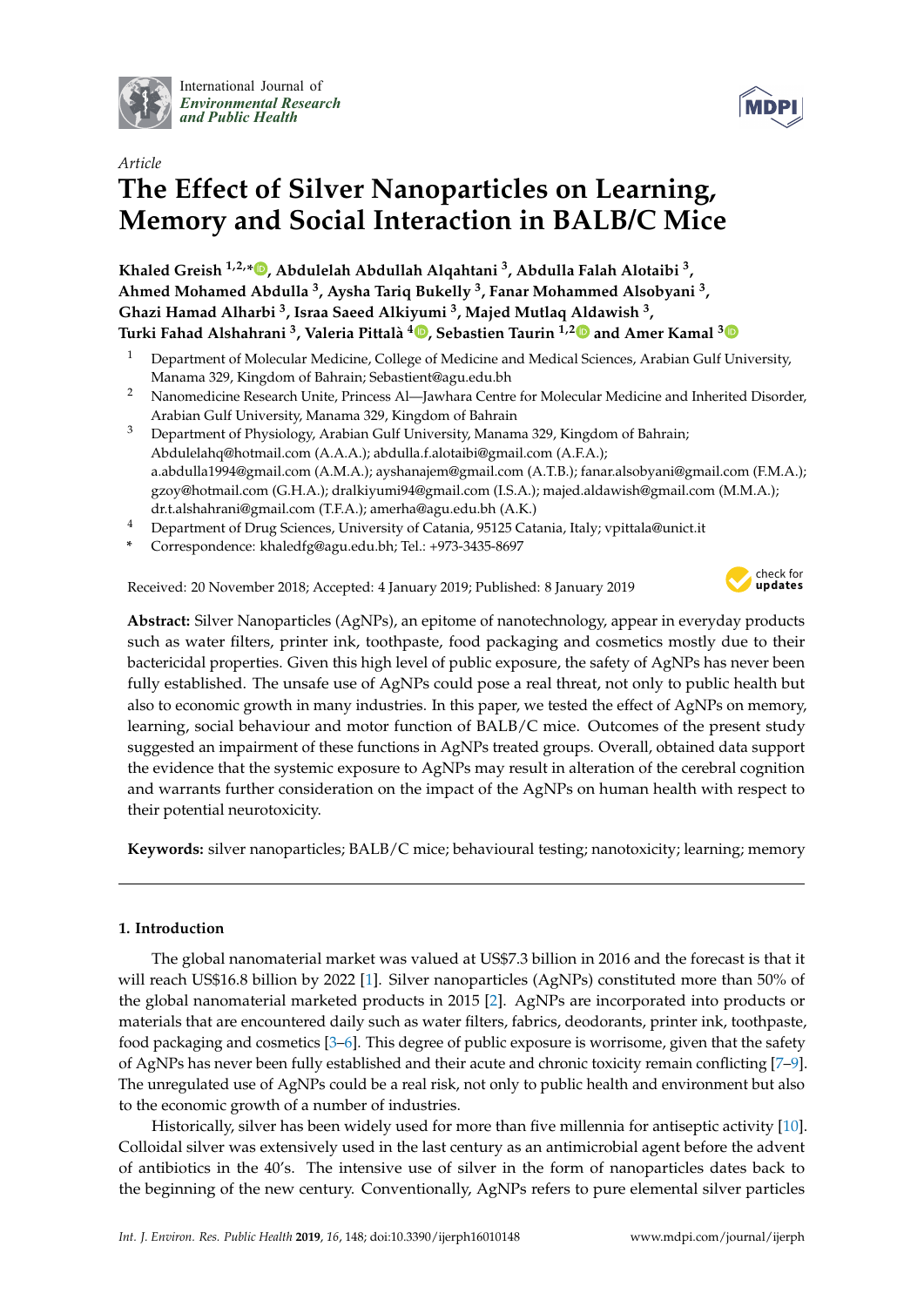compromising a nanosized structure that ranges from 1 to 100 nm. AgNPs antifungal and bactericidal properties, make them an attractive industrial material in the composition of consumer goods. The antimicrobial activity of AgNPs is related to silver toxicity. Accumulation of the ion inside the cells alters the enzymatic system and may induce lysis due to osmotic perturbation [\[11\]](#page-7-7). However, when formulated as AgNPs, silver acquires different properties such as enhanced chemical reactivity and cell permeation, which renders AgNPs more noxious than silver in its free form [\[12](#page-7-8)[,13\]](#page-8-0). The strong oxidative activity of AgNPs [\[14\]](#page-8-1), the ability to cross the placental barrier [\[15\]](#page-8-2) and blood-brain barrier (BBB) [\[16](#page-8-3)[,17\]](#page-8-4) invite comparisons with aluminium. Human exposure to aluminium ions has been linked to serious brain dysfunction such as dialysis encephalopathy [\[18](#page-8-5)[–21\]](#page-8-6), Alzheimer's disease [\[22](#page-8-7)[,23\]](#page-8-8) and Parkinsonism-dementia [\[24–](#page-8-9)[26\]](#page-8-10). In addition, AgNPs, have been found to cross the BBB to a greater extent than aluminium NPs [\[22](#page-8-7)[,23\]](#page-8-8). AgNPs promote BBB dysfunction, astrocyte swelling and neuronal degeneration [\[27,](#page-8-11)[28\]](#page-8-12). The mechanism by which AgNPs alter the BBB integrity was associated to the release of proinflammatory mediators including tumour necrosis factor (TNF)- $\alpha$ , interleukin (IL)-1β and prostaglandin E2 (PGE2) by endothelial cells of the cerebral microvessels [\[29\]](#page-8-13). These factors increase the cerebral microvasculature permeability and allow the entry of AgNPs and other molecules into the brain.

The adverse effects of AgNPs exposure on memory and spatial learning have been previously studied in different models and some of them with a major focus on prenatal exposure [\[30,](#page-8-14)[31\]](#page-8-15). Recently, Węsierska et al. reported that oral gavage with a dose of 1 mg/kg of AgNPs produced adverse effect on memory and cognitive function [\[32\]](#page-9-0). In addition, Antsiferova et al. investigated the effects of the prolonged oral administration of PVP-coated AgNPs at the dosage of 50 µg per day demonstrating impairment of long-term memory [\[33\]](#page-9-1).

In the current study, we propose to determine the impact of AgNPs brain accumulation on the cognitive functions of mice at a very low dosage  $(0.1 \text{ mg/kg}, 2 \text{ µg per animal})$ . We show that even a low dosage, the accumulation of AgNPs in the mouse brain affect their memory and social behaviour.

## **2. Materials and Methods**

## *2.1. Design, Synthesis and Characterization of AgNPs*

Silver nanoparticles were prepared as described earlier [\[34\]](#page-9-2). Briefly, 1 mM silver nitrate was dissolved in 225 mL deionized water, then heated to 95 ◦C and followed by adding 10 mL of 1% trisodium citrate upon vigorous stirring. After 7 min, the solution was cooled in ice. AgNPs were consolidated by centrifugation at  $27,000 \times$  g for 15 min (Beckman J2-MC/JA-20, Beckman Coulter, Pasadena, CA, USA) and washed with deionized water thrice by further centrifugation at 31,000 $\times$  *g* for 20 min (Beckman L-80/NVT-65, Beckman Coulter, Pasadena, CA, USA). Particle size and concentration were measured by dynamic light scattering using a Malvern ZEN3600 Zetasizer Nano series (Malvern Instruments Inc., Westborough, MA, USA). To ensure sterility, AgNPs were filtered through a 0.4 µm pore size filter.

## *2.2. In Vivo Studies*

Adult male BALB/C mice, 8–10 week-old and weight 20–25 g, were used in this experiment. The animals had free access to water and fed ad libitum. All the experimental procedures were following the rules and regulations applied by the Research Ethics and Animal Care of the Arabian Gulf University/College of Medicine and Medical Sciences (E005-PI-10/18). Groups of 10 animals each were treated by intravenous injection (i.v.) in the tail vein of 0.1 mL of AgNPs resuspended in water (2  $\mu$ g/animal). Animals were treated by either single injection, 2 injections with a one week span, 3 injections over 3 weeks duration and control group with no injection. Behavioural testing followed 3 weeks for all treated groups.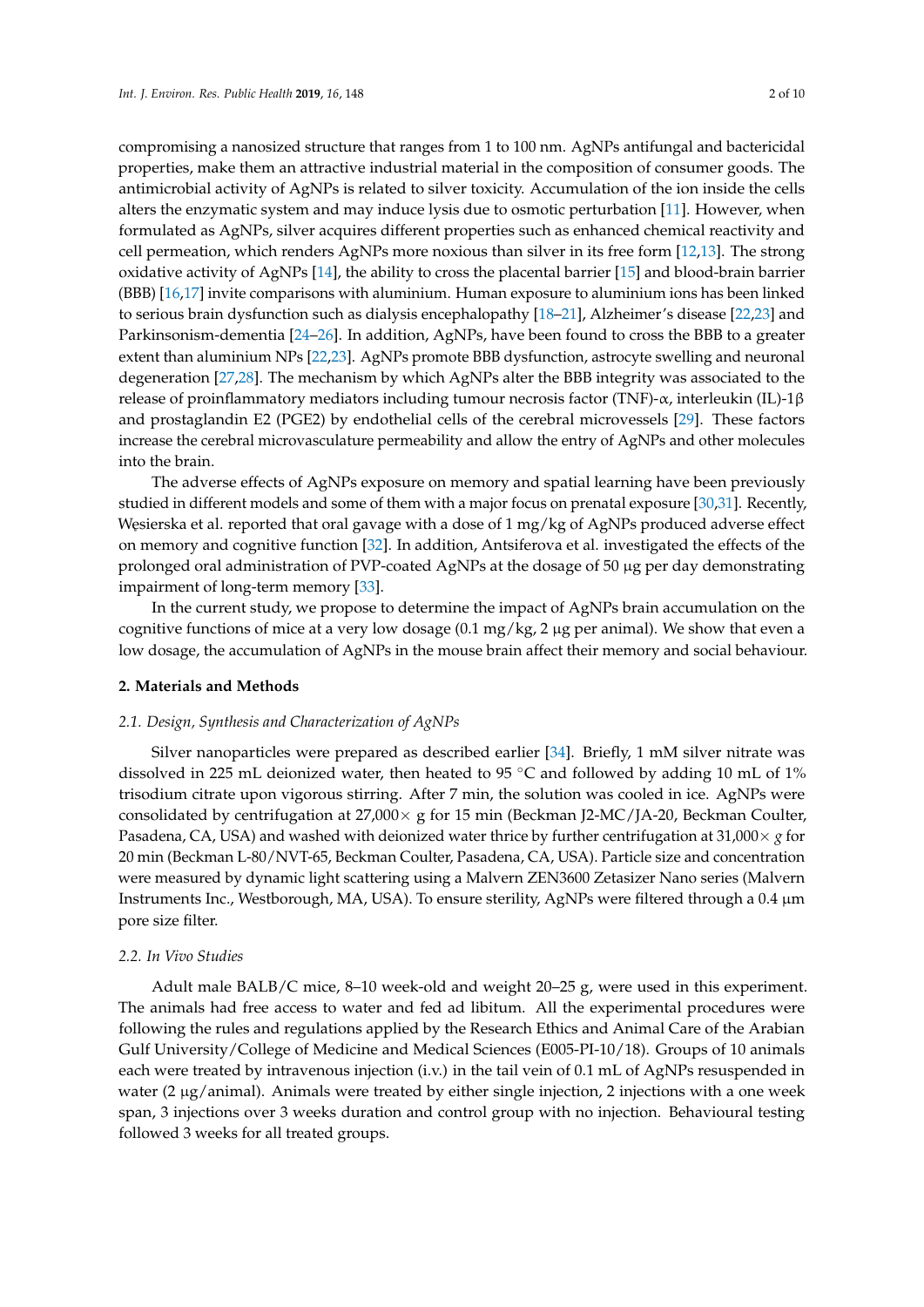## 2.2.1. Morris Water Maze Test (MWM)

The Morris-water maze was used to test the spatial memory and learning as described earlier [\[27\]](#page-8-11).

The maze was a circular swimming pool of 140 cm diameter associated with camera tracking computerized system (Stoelting Co., Wood Dall, IL, USA). The maze was divided by the computer program into four quadrants by imaginary lines. The water filling the pool until about its half height was maintained at a temperature of 26–28 °C. Each animal was trained to locate a hidden submerged platform (2 cm below water level). These training sessions were composed of four trials on the first day. Each trial started by releasing the mice from predetermined different quadrants of the pool. The time and distance travelled to reach the hidden platform were calculated by using the video camera tracking system. The experimenter positioned every animal failing to locate the escape platform during the two minutes of the trial time on the platform and left there for 20 s to reorient. Two days later, three test trials for each animal was performed by following the same procedure as described above for training trials of the first day. Immediately after the test trials, a last probe trial was performed during which the platform was removed from the pool and the animals were given 120 s of swimming searching for the escape platform. The percentage of time the animal was spending in each quadrant of the pool was recorded. The animal spending more than 25% of the searching time in the quadrant that contained the platform was considered as learned and remembered the task.

#### 2.2.2. Three-Chambers Social Apparatus Test

Social interaction was tested using three-chambers social apparatus, which is a Plexiglas box  $(20 \times 40 \times 22$  cm) divided into three compartments with an opening in the middle compartment serving as the entrance of the experimental animal. On both sides of the middle compartment, the other two compartments contain circular wire cage of 9 cm diameter and 11 cm height. The wires were spaced in a way that they provided visual and sensory contacts (like smell) with the encaged animal. The experiment was composed of two sessions. In session 1, an animal (stranger 1) was put in the cage in one of the two-side chambers and the tested (experimental) animal was placed in the middle chamber. The total times spent by the experimental animal in the chamber containing an animal (stranger 1) and the empty chamber were measured by using a video camera. Normal sociability was defined when the experimental animal spent more time in the chamber containing an animal than in the empty chamber. Session 2 measured the social novelty. A new animal (stranger 2) was put on the other chamber which was empty in session 1. Social novelty was defined when the experimental animal spent more time in the chamber containing the new animal than in the chamber containing the old (from session 1). The time allocated for the animal to interact in each session was 10 min.

#### 2.2.3. Rotarod Performance Test

The rotarod performance test was done utilizing mouse rotarod system. This apparatus is testing the motor power, motor learning and balance of the animals. The test started by placing the mouse on a rotating bar at a speed of  $4 \text{ m/min}$ . The time the animal can stay on this bar before falling was measured. Every animal was given three trials. The maximum time for each trial was 300 s. The average of the performance in the three trials was calculated. All the groups were tested at the same time of the day.

#### *2.3. Statistical Analysis*

All data are presented as mean  $\pm$  SEM unless mentioned otherwise. The significance of learning within the group in the water maze was measured by using Analysis of variance (ANOVA test) by comparing first trial values (latency and duration) with those of the last trial obtained after 48 h.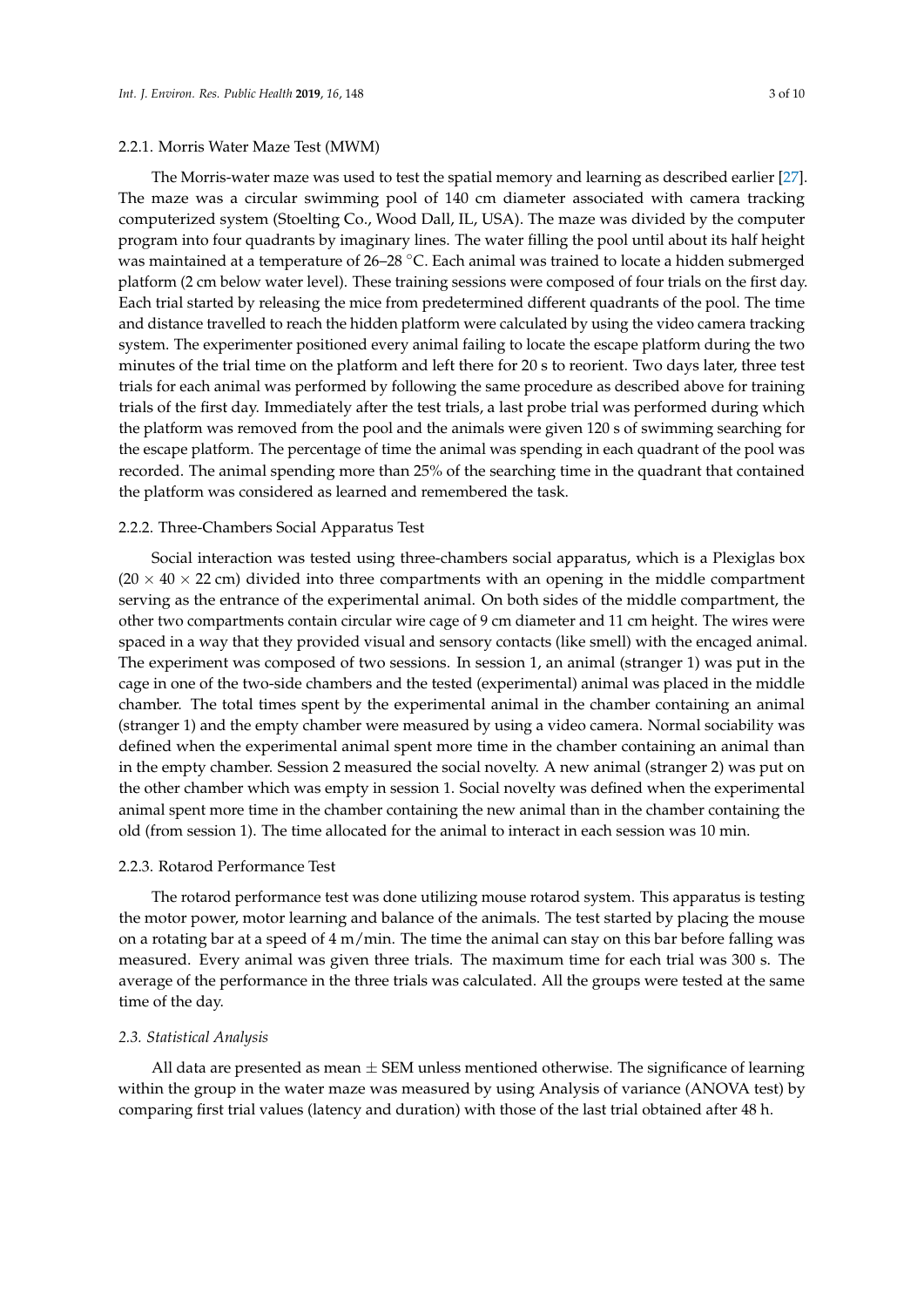#### **3. Results and Discussion**

The present paper aims at elucidating the impact of in vivo treatment with AgNPs on learning, memory and social interaction. AgNPs were prepared by using the well-known chemical reduction method starting from an aqueous solution of AgNO<sub>3</sub> and using tri-sodium citrate (Na<sub>3</sub>C<sub>6</sub>H<sub>5</sub>O<sub>7</sub>) as reducing and capping agent. The reaction is generally performed at high temperature ( $>95 \degree C$ ) to augment the homogeneity in both size and shape of AgNPs. Figure [1](#page-3-0) shows the size distribution as measured by DLS. AgNPs, as well as any non-biodegradable molecule exceeding 7 nm, are unable to be excreted by the kidneys  $[35]$ . Thus, metallic nanoparticles such as silver will be retained in the excreted by the kidneys  $[35]$ . Thus, metallic nanoparticles such as silver will be retained in the body and, as previously studied, will concentrate mainly in organs rich with reticuloendothelial the body and, as previously studied, will concentrate mainly in organs rich with reticuloendothelial cells such as the liver and spleen [\[36](#page-9-4)[,37\]](#page-9-5). The effect on the brain would mainly relate to the uptake cells such as the liver and spleen [36,37]. The effect on the brain would mainly relate to the uptake by the endothelial cells that make up the BBB. According to previous reports, AgNPs can cross the  $\frac{1}{2}$  are entertaint can anti-matte up the 333 receptang to proceed reports, right is east cross the BBB [\[16](#page-8-3)[,17](#page-8-4)[,29\]](#page-8-13). For this purpose, we proceeded with the behavioural testing to examine whether AgNPs would affect important cognitive functions in animal upon reaching the circulatory system. would affect important cognitive functions in animal upon reaching the circulatory system.

<span id="page-3-0"></span>

**Figure 1.** Size distribution of  $\mathbf{1}$  (model in such as Distribution of AgNPs was determined using a Malvern  $\mathbf{1}$  (model) Zeta Sizer at a concentration of 1.6 mg/mL in water. Data are expressed as mean  $\pm$  SEM (*n* = 3). **Figure 1.** Size distribution of AgNPs. The size distribution of AgNPs was determined using a Malvern

cues to swim from a starting point around the perimeter of a small swimming pool to detect a hidden escape platform. The control group showed normal learning behaviour by demonstrating a significant reduction in the latency to reach the submerged platform in the pool between the first trial (113.7  $\pm$  2.9 s) and the last (7th) trial after 48 h (47.3  $\pm$  7.6 s, ANOVA *p* < 0.0001, F; 71.8, F critical; 4.1) (Figure [2A](#page-4-0)). All the other groups injected with AgNPs failed to show any decrease in the time to reach the submerged platform between the first and the last trial. The distance swam to reach the platform was decreased in the control group between the first trial and the last one (Figure [2B](#page-4-0)). Conversely, the AgNPs treated animals spent more time in finding the hidden platform and consequently swum more distance. Statistically significant differences were achieved when comparing the latency to reach the platform in the last trial between the control (47.3  $\pm$  8.3 s) and the group receiving one AgNPs injection  $(109.5 \pm 4.2 \text{ s}, t\text{-test } p < 0.0001, t \text{ Critical two-tail}; 1.989686)$ , two injections  $(111.1 \pm 3.3, t\text{-test } p < 0.0001, t \text{ critical two-tail}; 1.989686)$ *t* Critical two-tail; 2.02) and three injections (114  $\pm$  3.3 s, *t*-test  $p < 0.0001$ , *t* Critical two-tail; 2.02). However, no statistical differences were recorded in the latency to reach their target between the groups treated with one or two AgNPs injections (*t*-test  $p = 0.8$ , *t* Critical two-tail; 1.99), or between the ones treated with two or three AgNPs injections (*t*-test,  $p = 0.5$ , *t* Critical two-tail; 1.98). No statistically significant difference in the swimming speed was detected between all the groups (Figure [2C](#page-4-0)). This may suggest that the different latency to reach the platform was not due to differences in the speed of swimming but rather to different learning processes among the groups.  $\sigma$  such the speed of swimming processes and  $\sigma$  and  $\sigma$ Learning and memory were evaluated by MWM (Figure [2\)](#page-4-0). The test is based on sensory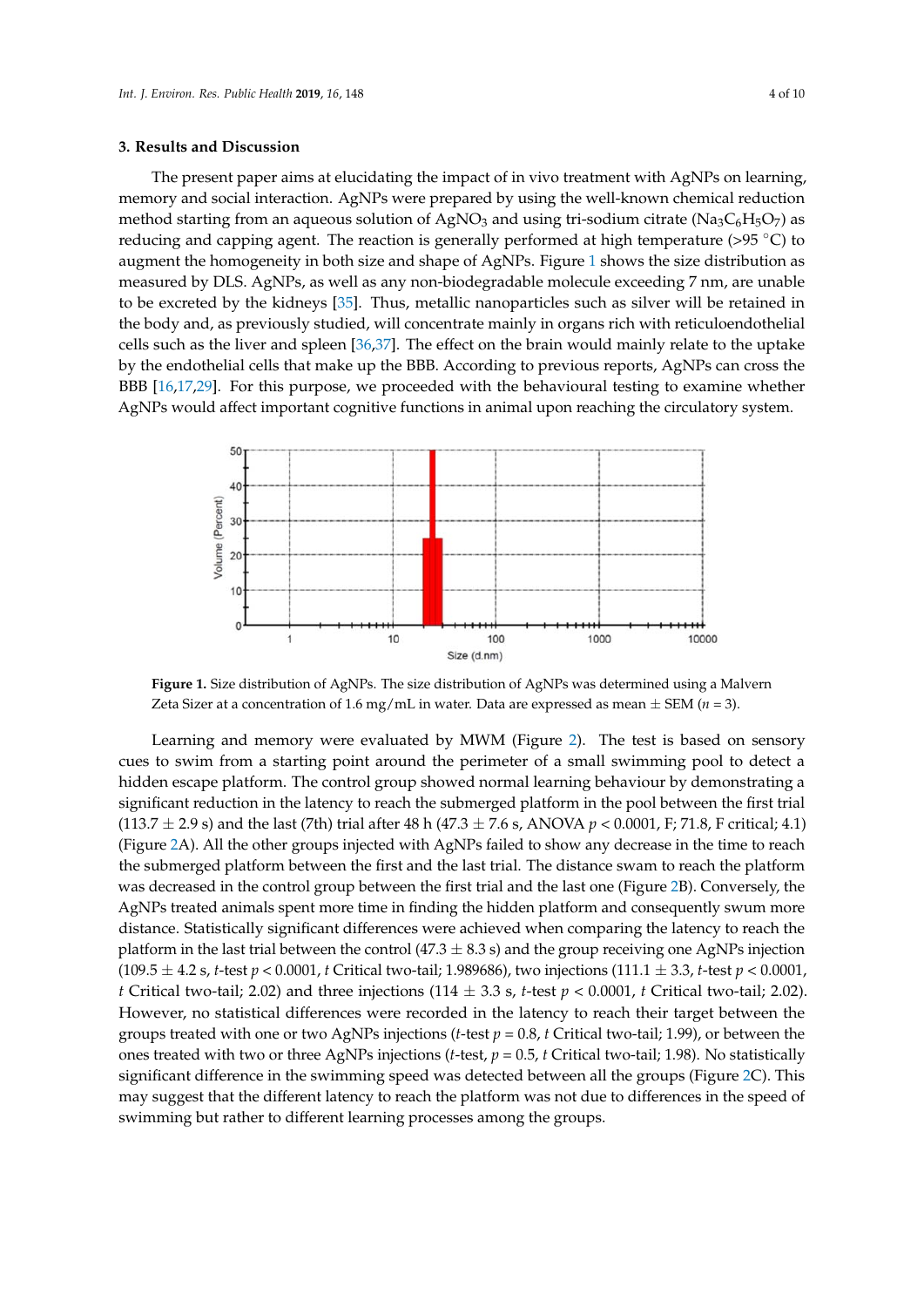<span id="page-4-0"></span>

**Figure 2.** Spatial learning and memory assessed on BALB/C mice using a MWM. Mice were divided two IV injections with a one week span and three i.v. injection over 3 weeks duration. (**A**) Latency to reach the hidden platform in the pool. \*  $p < 0.05$  when comparing the AgNP treated groups to the control group after 7 trials. (**B**) Distance swam to reach the platform.  $\sharp p < 0.05$  when comparing the AgNP treated groups with 2 and 3 injections to the control group after 7 trials. (**C**) Average swimming  $\frac{1}{2}$  speed. Data are expressed as mean  $\pm$  SEM (*n* = 3). the AgNP treated groups with 2 and 3 injections to the control group after 7 trials. (**C**) Average **Figure 2.** Spatial learning and memory assessed on BALB/C mice using a MWM. Mice were divided into four groups: a control group with no treatment, single i.v. injection in the tail vein of 0.1 mL AgNPs,

Memory and its recall were measured by the probe test. After removing the platform from the executed to check if the animals understand the platform location and to observe the strategy followed by animals when they found out the disc is not there. If the animal spent 25% or more of the search time in the previously containing platform quadrant, it is considered having memory of the platform location. The control group spent  $32.9\% \pm 3.9\%$  of the swimming time in the quadrant that contained the platform during the training sessions. This was significantly different from the time spent by the group treated with one injection (20.60  $\pm$  3.1%, *t*-test, *p* < 0.05, *t* Critical two-tail; 1.996564), two injections (16.9  $\pm$  2.9%, *t*-test  $p < 0.005$ , *t* Critical two-tail; 1.99773) or three injections (14  $\pm$  3% *t*-test *p* < 0.001, t Critical two-tail; 1.996008). None of the AgNPs injected animals stayed 25% or more of the swimming time in the platform quadrant. Overall results from the MWM suggested impairment in spatial learning and memory among the groups treated with AgNPs.  $\sigma$  swimming time in the platform  $\sigma$ pool, the total time spent by the animals in each quadrant was calculated. (Figure [3\)](#page-5-0). The trial is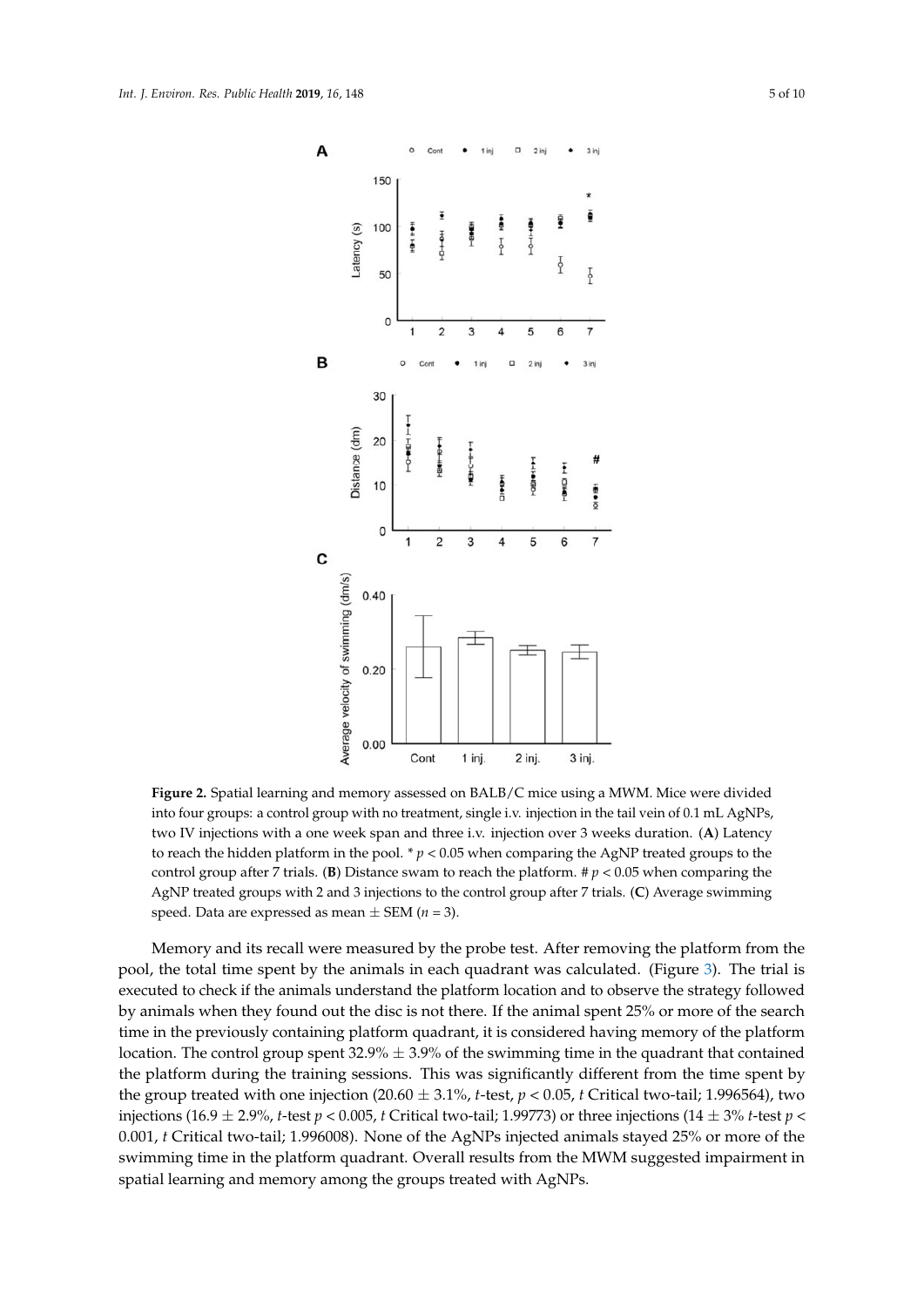\* *p* < 0.05 when compared to control.

 $A_{\rm{max}}$  and  $A_{\rm{max}}$  and  $A_{\rm{max}}$  and  $A_{\rm{max}}$  and  $A_{\rm{max}}$ 

<span id="page-5-0"></span>

spent in the platform (disc) zone by each group of animals. Data are expressed as mean  $\pm$  SEM (*n* = 3);  $s'p < 0.05$  when compared to control. **Figure 3.** Spatial learning and memory assessed on BALB/C mice using a MWM. Percentage of time

test. The control group spent more time in a chamber containing another animal (stranger 1) (315.4  $\pm$  18 s) when compared to an empty chamber (217  $\pm$  22.4 s, *t*-test; *p* < 0.005, *t* Critical two-tail; 2.14) (Figure [4A](#page-6-0)) demonstrating a normal social behaviour. On the contrary, the AgNP-treated mice showed an altered social behaviour. The animals of this group preferred to stay significantly more time in the empty chamber than in the chamber containing another animal. Session 2 of this experiment was to test the social novelty of the animals. Normally the animals spend more time in the chamber containing new animal (stranger 2) than in the chamber with the old, already visited animal (stranger 1). The control group animals spent significantly higher time with the new (stranger 2) animal (347  $\pm$  38.1 s) than in the chamber containing the previously explored animal (184.8  $\pm$  29.5 s, *p* < 0.005, *t* Critical two-tail; 2.14) (Figure [4B](#page-6-0)). The behaviour was different in all the AgNP-treated groups (Figure 4B). Following the 3<sup>rd</sup> injection, mice spent less time to investigate a new animal (stranger 2) (183.4  $\pm$  48 s) and spent more time in an empty chamber (220.8  $\pm$  48 s) when compared to control animals (62.2  $\pm$  13 s) (Figure [4B](#page-6-0)). This finding suggests that the treated groups demonstrated abnormal sociability and social novelty behaviours. The social behaviour of AgNP-treated mice was assessed by using the sociability–social novelty

Motor coordination and learning were tested by the rotarod test. The animals able to stay more time on a rotating rod before falling are those considered having good motor coordination and motor learning. The control group spent significantly more time on the rotating rod turning at a speed of 4 m/min before falling (29.78 s). The performance of the control group was significantly better than the AgNPs-injected animals with one (18.49  $\pm$  5.59 s, t-test,  $p < 0.05$ , t Critical; 1.770933), two (19.4 ±3.05, *t*-test,  $p < 0.05$ , *t* Critical two-tail; 2.068658) or three doses of AgNPs (21.39 ±3.78, *t*-test,  $p$  < 0.05, t Critical; 1.734064) (Figure [5\)](#page-6-1). These results indicated lower motor coordination and learning in AgNPs-treated animals when compared to the control.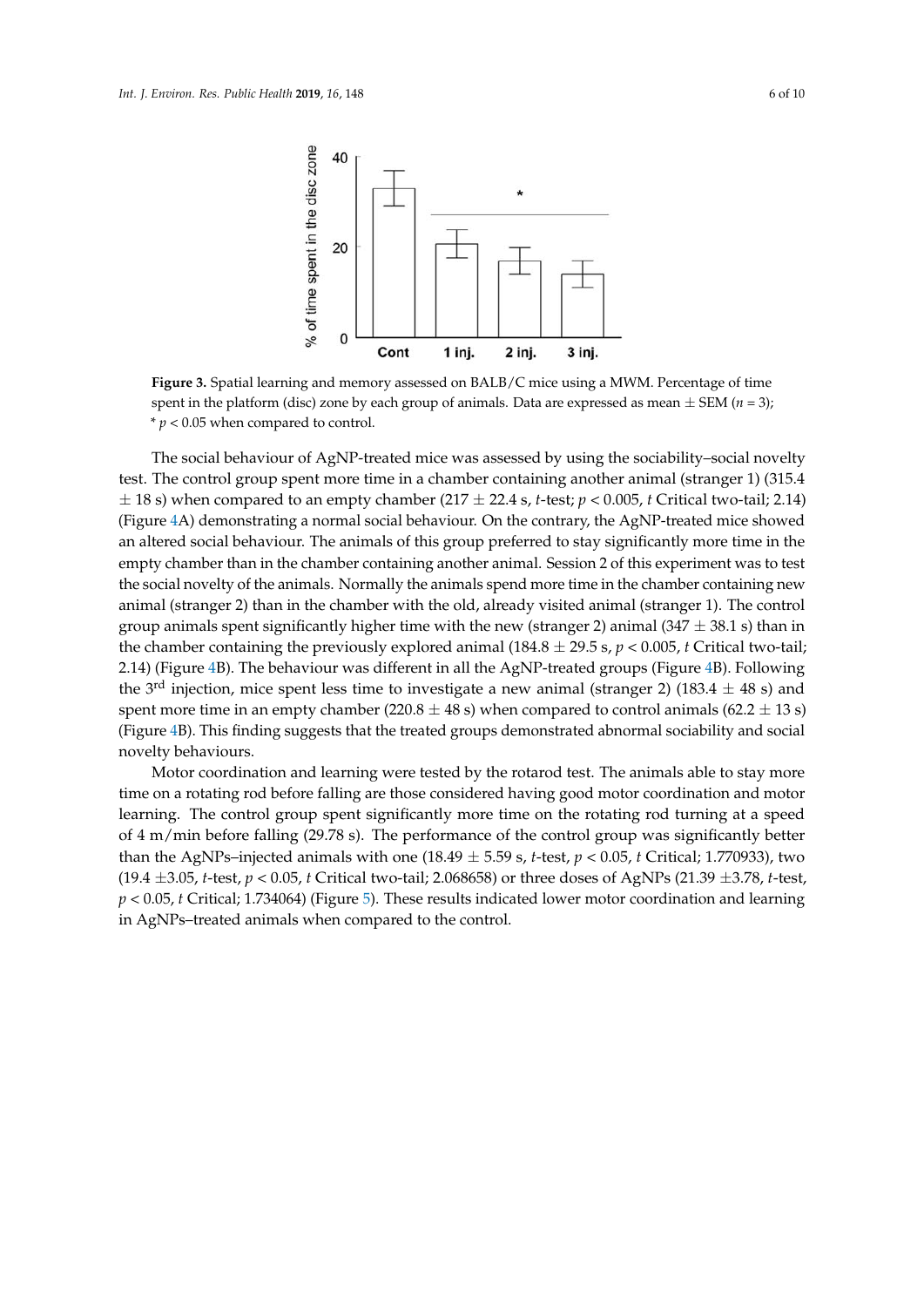<span id="page-6-0"></span>

<span id="page-6-1"></span> $\overrightarrow{A}$ ) Time spent in an empty chamber or the chamber containing a stranger animal. The black bar shows the time spent in a chamber containing a mouse while the grey bar represents the time spent in an shows the time spent in a chamber containing a mouse while the grey bar represents the time spent empty chamber. (**B**) Time spent in an empty chamber or the chamber containing a previously explored animal or a newly stranger animal. The black bar represents the time spent in a chamber containing an already encountered mouse; the grey bar illustrates the time spent in a chamber containing a new mouse; while the hatched bar displays the time spent in an empty chamber. Data are expressed as mean  $\pm$  SEM (*n* = 3); \* *p* < 0.05 when compared to control. **Figure 4.** Assessment of social interaction on BALB/C mice by using the three-chambered social test. **Figure 4.** Assessment of social interaction on BALB/C mice by using the three‐chambered social test.



**Figure 5.** Motor coordination and learning assessed on BALB/C mice by the rotarod test. The time spent on the rod before falling was measured for the four different groups. Data are expressed as in  $\pm$  SEM (*n* = 3). \* indicates significant difference (*p* < 0.05) between the control group and all the other **Figure 5.** Motor coordination and learning assessed on BALB/C mice by the rotarod test. The time **Figure 5.** Motor coordination and learning assessed on BALB/C mice by the rotarod test. The time spent on the rod before falling was measured for the four different groups. Data are expressed as spent on the rod before falling was measured for the four different groups. Data are expressed as mean administered groups. No significant differences were recorded between the three different AgNPs injected groups.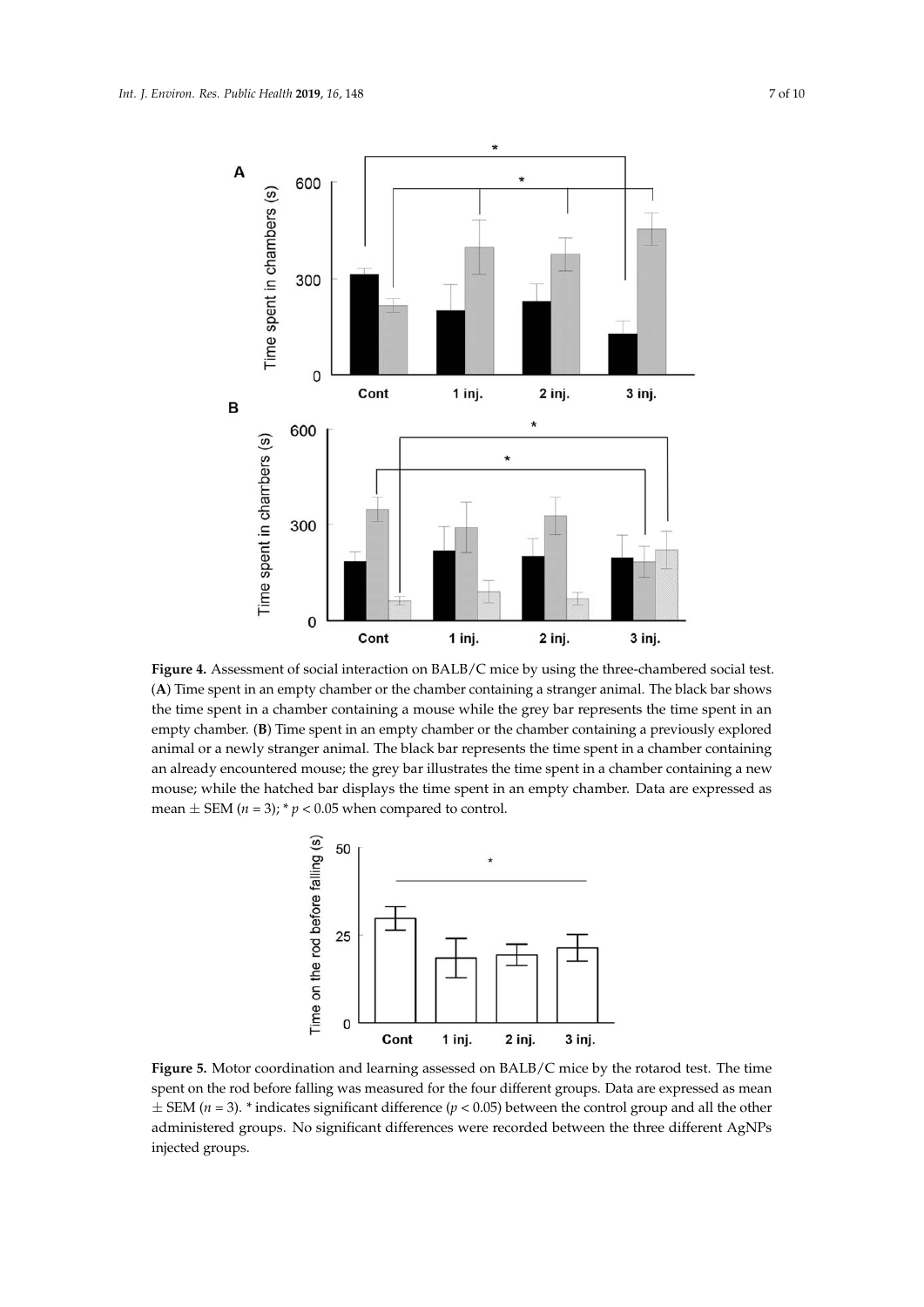## **4. Conclusions**

Multiple commercial products incorporate in their formulations AgNPs due to their bactericides properties. However, previous studies in animals have demonstrated the ability of these AgNPs to alter the integrity of BBB and promote neurotoxicity following accumulation of silver within the brain. In the present paper, we explored the effects of AgNPs on memory, learning, social behaviour and motor functions. Following injection of AgNPs s (1 to 3 times per experiment, each group), we found a reduction in social interaction and exploratory activity along with impairment in memory, learning and motor functions for all the treated groups. These data presented compelling evidence that the systemic exposure to AgNPs can result in alteration of the cerebral cognition and warrants consideration on the impact of the AgNPs on human health with respect to their neurotoxicity.

**Author Contributions:** Conceptualization, K.G. and A.K.; investigation, data curation and data analysis, A.A.A., A.F.A., A.M.A., A.T.B., F.M.A., G.H.A., I.S.A., M.M.A., T.F.A. and S.T.; software, S.T.; writing—original draft preparation, K.G., S.T. and A.K.; writing original draft—review and editing, V.P.; project administration, K.G.

**Funding:** This research received no external funding.

**Acknowledgments:** K.G. and A.K. thank Amar Marwani for technical support.

**Conflicts of Interest:** The authors declare no conflict of interest.

## **References**

- <span id="page-7-0"></span>1. Matteucci, F.; Giannantonio, R.; Calabi, F.; Agostiano, A.; Gigli, G.; Rossi, M. Deployment and Exploitation of Nanotechnology Nanomaterials and Nanomedicine. In *AIP Conference Proceedings, 2018*; AIP Publishing: Melville, NY, USA, 2018; p. 020001.
- <span id="page-7-1"></span>2. Global Market Insights, Inc. *Glycerol Market Size by Application (Personal Care, Polyether Polyol Applications, Alkyd Resins), by Source (Biodiesel, Fatty Alcohols, Fatty Acids), Industry Analysis Report, Regional Outlook, Price Trend, Downstream Potential, Competitive Market Share & Forecast, 2012–2022*; Global Market Insights, Inc.: Selbyville, DE, USA, 2016.
- <span id="page-7-2"></span>3. Zivic, F.; Grujovic, N.; Mitrovic, S.; Ahad, I.U.; Brabazon, D. Characteristics and Applications of Silver Nanoparticles. In *Commercialization of Nanotechnologies–A Case Study Approach*; Springer: Basel, Switzerland, 2018; pp. 227–273.
- 4. Asharani, P.; Gong, Z.; Hande, M.P.; Valiyaveettil, S. *Potential Health Impacts of Silver Nanoparticles*; Chemical Research in Toxicology: Washington, DC, USA, 2007; p. 2009.
- 5. Choi, O.; Deng, K.K.; Kim, N.-J.; Ross, L., Jr.; Surampalli, R.Y.; Hu, Z. The inhibitory effects of silver nanoparticles, silver ions, and silver chloride colloids on microbial growth. *Water Res.* **2008**, *42*, 3066–3074. [\[CrossRef\]](http://dx.doi.org/10.1016/j.watres.2008.02.021) [\[PubMed\]](http://www.ncbi.nlm.nih.gov/pubmed/18359055)
- <span id="page-7-3"></span>6. Schmid, K.; Riediker, M. Use of nanoparticles in Swiss industry: A targeted survey. *Environ. Sci. Technol.* **2008**, *42*, 2253–2260. [\[CrossRef\]](http://dx.doi.org/10.1021/es071818o) [\[PubMed\]](http://www.ncbi.nlm.nih.gov/pubmed/18504950)
- <span id="page-7-4"></span>7. Breitner, E.K.; Burns, K.E.; Hussain, S.M.; Comfort, K.K. Implementation of physiological fluids to provide insight into the characterization, fate, and biological interactions of silver nanoparticles. *Nanotechnology* **2018**, *29*, 254001. [\[CrossRef\]](http://dx.doi.org/10.1088/1361-6528/aabb9d) [\[PubMed\]](http://www.ncbi.nlm.nih.gov/pubmed/29617270)
- 8. Nair, L.S.; Laurencin, C.T. Silver nanoparticles: Synthesis and therapeutic applications. *J. Biomed. Nanotechnol.* **2007**, *3*, 301–316. [\[CrossRef\]](http://dx.doi.org/10.1166/jbn.2007.041)
- <span id="page-7-5"></span>9. Xu, F.; Piett, C.; Farkas, S.; Qazzaz, M.; Syed, N.I. Silver nanoparticles (AgNPs) cause degeneration of cytoskeleton and disrupt synaptic machinery of cultured cortical neurons. *Mol. Brain* **2013**, *6*, 29. [\[CrossRef\]](http://dx.doi.org/10.1186/1756-6606-6-29) [\[PubMed\]](http://www.ncbi.nlm.nih.gov/pubmed/23782671)
- <span id="page-7-6"></span>10. Alexander, J.W. History of the Medical Use of Silver. *Surg. Infect.* **2009**, *10*, 289–292. [\[CrossRef\]](http://dx.doi.org/10.1089/sur.2008.9941) [\[PubMed\]](http://www.ncbi.nlm.nih.gov/pubmed/19566416)
- <span id="page-7-7"></span>11. Marin, S.; Vlasceanu, G.M.; Tiplea, R.E.; Bucur, I.R.; Lemnaru, M.; Marin, M.M.; Grumezescu, A.M. Applications and Toxicity of Silver Nanoparticles: A Recent Review. *Curr. Top. Med. Chem.* **2015**, *15*, 1596–1604. [\[CrossRef\]](http://dx.doi.org/10.2174/1568026615666150414142209)
- <span id="page-7-8"></span>12. Katsumiti, A.; Gilliland, D.; Arostegui, I.; Cajaraville, M.P. Mechanisms of Toxicity of Ag Nanoparticles in Comparison to Bulk and Ionic Ag on Mussel Hemocytes and Gill Cells. *PLoS ONE* **2015**, *10*, e0129039. [\[CrossRef\]](http://dx.doi.org/10.1371/journal.pone.0129039)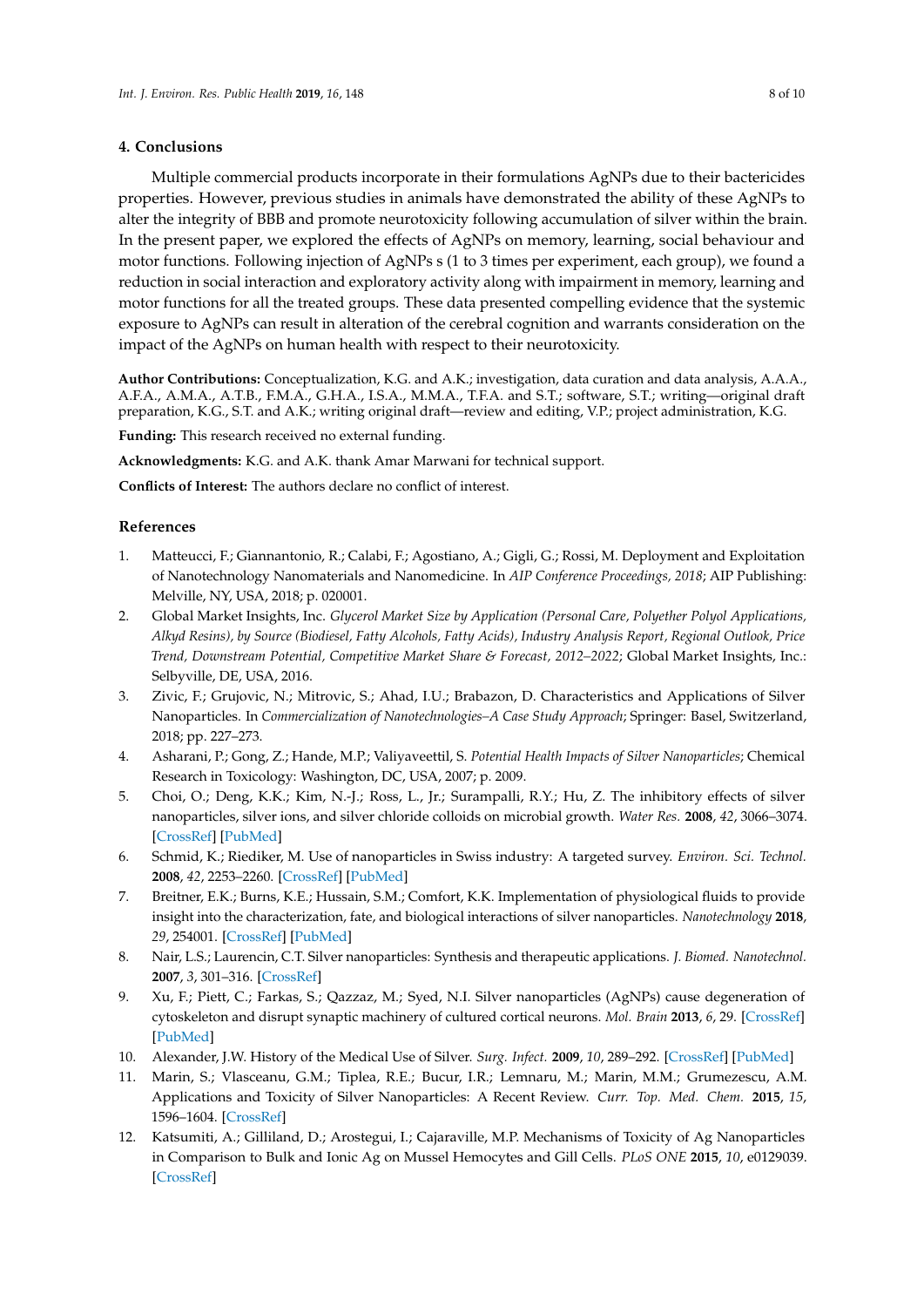- <span id="page-8-0"></span>13. Beer, C.; Foldbjerg, R.; Hayashi, Y.; Sutherland, D.S.; Autrup, H. Toxicity of silver nanoparticles-Nanoparticle or silver ion? *Toxicol. Lett.* **2012**, *208*, 286–292. [\[CrossRef\]](http://dx.doi.org/10.1016/j.toxlet.2011.11.002)
- <span id="page-8-1"></span>14. Zhang, T.; Wang, L.; Chen, Q.; Chen, C. Cytotoxic Potential of Silver Nanoparticles. *Yonsei Med. J.* **2014**, *55*, 283–291. [\[CrossRef\]](http://dx.doi.org/10.3349/ymj.2014.55.2.283)
- <span id="page-8-2"></span>15. Vidmar, J.; Loeschner, K.; Correia, M.; Larsen, E.H.; Manser, P.; Wichser, A.; Boodhia, K.; Al-Ahmady, Z.S.; Ruiz, J.; Astruc, D.; et al. Translocation of silver nanoparticles in the ex vivo human placenta perfusion model characterized by single particle ICP-MS. *Nanoscale* **2018**, *10*, 11980–11991. [\[CrossRef\]](http://dx.doi.org/10.1039/C8NR02096E)
- <span id="page-8-3"></span>16. Tang, J.; Xiong, L.; Zhou, G.; Wang, S.; Wang, J.; Liu, L.; Li, J.; Yuan, F.; Lu, S.; Wan, Z.; et al. Silver nanoparticles crossing through and distribution in the blood-brain barrier in vitro. *J. Nanosci. Nanotechnol.* **2010**, *10*, 6313–6317. [\[CrossRef\]](http://dx.doi.org/10.1166/jnn.2010.2625) [\[PubMed\]](http://www.ncbi.nlm.nih.gov/pubmed/21137724)
- <span id="page-8-4"></span>17. Gonzalez-Carter, D.A.; Leo, B.F.; Ruenraroengsak, P.; Chen, S.; Goode, A.E.; Theodorou, I.G.; Chung, K.F.; Carzaniga, R.; Shaffer, M.S.P.; Dexter, D.T.; et al. Silver nanoparticles reduce brain inflammation and related neurotoxicity through induction of H2S-synthesizing enzymes. *Sci. Rep.* **2017**, *7*, 42871. [\[CrossRef\]](http://dx.doi.org/10.1038/srep42871) [\[PubMed\]](http://www.ncbi.nlm.nih.gov/pubmed/28251989)
- <span id="page-8-5"></span>18. Arieff, A.I. Aluminum and the pathogenesis of dialysis encephalopathy. *Am. J. Kidney Dis.* **1985**, *6*, 317–321. [\[CrossRef\]](http://dx.doi.org/10.1016/S0272-6386(85)80087-1)
- 19. Parkinson, I.; Ward, M.; Kerr, D. Dialysis encephalopathy, bone disease and anaemia: The aluminum intoxication syndrome during regular haemodialysis. *J. Clin. Pathol.* **1981**, *34*, 1285–1294. [\[CrossRef\]](http://dx.doi.org/10.1136/jcp.34.11.1285) [\[PubMed\]](http://www.ncbi.nlm.nih.gov/pubmed/7320226)
- 20. Williams, E.; Elliott, H.; Boddy, K.; Haywood, J.; Henderson, I.; Harvey, I.; Kennedy, A. Whole body aluminium in chronic renal failure and dialysis encephalopathy. *Clin. Nephrol.* **1980**, *14*, 198–200. [\[PubMed\]](http://www.ncbi.nlm.nih.gov/pubmed/6775855)
- <span id="page-8-6"></span>21. Pascoe, M.; Gregory, M. *Dialysis Encephalopathy-Aluminum Concentration in Dialysate and Brain*; Kidney International, 1979; Blackwell Science Inc.: Malden, MA, USA, 1979; p. 90.
- <span id="page-8-7"></span>22. Rodella, L.; Ricci, F.; Borsani, E.; Stacchiotti, A.; Foglio, E.; Favero, G.; Rezzani, R.; Mariani, C.; Bianchi, R. Aluminium exposure induces Alzheimer's disease-like histopathological alterations in mouse brain. *Histol. Histopathol.* **2008**, *23*, 433–440. [\[PubMed\]](http://www.ncbi.nlm.nih.gov/pubmed/18228200)
- <span id="page-8-8"></span>23. McLachlan, D.; Fraser, P.; Dalton, A. Aluminum and the pathogenesis of Alzheimer's disease: A summary of evidence. *CIBA Found. Symp.* **1992**, *169*, 87–108.
- <span id="page-8-9"></span>24. Good, P.; Perl, P. Laser Microprobe Mass Analysis (lamma) Evidence of Aluminum Accumulation In The Granules of Granulovacuolar Degeneration (gvd) of Alzheimer's Disease (ad) And Guam Als/parkinsonism Dementia Complex (als-pdc). *J. Neuropathol. Exper. Neurol.* **1990**, *49*, 317. [\[CrossRef\]](http://dx.doi.org/10.1097/00005072-199005000-00174)
- 25. Garruto, R.M.; Fukatsu, R.; Yanagihara, R.; Gajdusek, D.C.; Hook, G.; Fiori, C.E. Imaging of calcium and aluminum in neurofibrillary tangle-bearing neurons in parkinsonism-dementia of Guam. *Proc. Nat. Acad. Sci. USA* **1984**, *81*, 1875–1879. [\[CrossRef\]](http://dx.doi.org/10.1073/pnas.81.6.1875)
- <span id="page-8-10"></span>26. Perl, D.P.; Gajdusek, D.C.; Garruto, R.M.; Yanagihara, R.T.; Gibbs, C.J. Intraneuronal aluminum accumulation in amyotrophic lateral sclerosis and Parkinsonism-dementia of Guam. *Science* **1982**, *217*, 1053–1055. [\[CrossRef\]](http://dx.doi.org/10.1126/science.7112111) [\[PubMed\]](http://www.ncbi.nlm.nih.gov/pubmed/7112111)
- <span id="page-8-11"></span>27. Sharma, H.S.; Ali, S.F.; Hussain, S.M.; Schlager, J.J.; Sharma, A. Influence of engineered nanoparticles from metals on the blood-brain barrier permeability, cerebral blood flow, brain edema and neurotoxicity. An experimental study in the rat and mice using biochemical and morphological approaches. *J. Nanosci. Nanotechnol.* **2009**, *9*, 5055–5072. [\[CrossRef\]](http://dx.doi.org/10.1166/jnn.2009.GR09) [\[PubMed\]](http://www.ncbi.nlm.nih.gov/pubmed/19928185)
- <span id="page-8-12"></span>28. Dan, M.; Wen, H.; Shao, A.; Xu, L. Silver Nanoparticle Exposure Induces Neurotoxicity in the Rat Hippocampus without Increasing the Blood-Brain Barrier Permeability. *J. Biomed. Nanotechnol.* **2018**, *14*, 1330–1338. [\[CrossRef\]](http://dx.doi.org/10.1166/jbn.2018.2563) [\[PubMed\]](http://www.ncbi.nlm.nih.gov/pubmed/29944106)
- <span id="page-8-13"></span>29. Trickler, W.J.; Lantz, S.M.; Murdock, R.C.; Schrand, A.M.; Robinson, B.L.; Newport, G.D.; Schlager, J.J.; Oldenburg, S.J.; Paule, M.G.; Slikker, W., Jr.; et al. Silver nanoparticle induced blood-brain barrier inflammation and increased permeability in primary rat brain microvessel endothelial cells. *Toxicol. Sci.* **2010**, *118*, 160–170. [\[CrossRef\]](http://dx.doi.org/10.1093/toxsci/kfq244)
- <span id="page-8-14"></span>30. Danila, O.O.; Berghian, A.S.; Dionisie, V.; Gheban, D.; Olteanu, D.; Tabaran, F.; Baldea, I.; Katona, G.; Moldovan, B.; Clichici, S.; et al. The effects of silver nanoparticles on behavior, apoptosis and nitro-oxidative stress in offspring Wistar rats. *Nanomedicine-UK* **2017**, *12*, 1455–1473. [\[CrossRef\]](http://dx.doi.org/10.2217/nnm-2017-0029) [\[PubMed\]](http://www.ncbi.nlm.nih.gov/pubmed/28565994)
- <span id="page-8-15"></span>31. Wu, J.J.; Yu, C.H.; Tan, Y.; Hou, Z.; Li, M.; Shao, F.; Lu, X.X. Effects of prenatal exposure to silver nanoparticles on spatial cognition and hippocampal neurodevelopment in rats. *Environ. Res.* **2015**, *138*, 67–73. [\[CrossRef\]](http://dx.doi.org/10.1016/j.envres.2015.01.022) [\[PubMed\]](http://www.ncbi.nlm.nih.gov/pubmed/25701810)